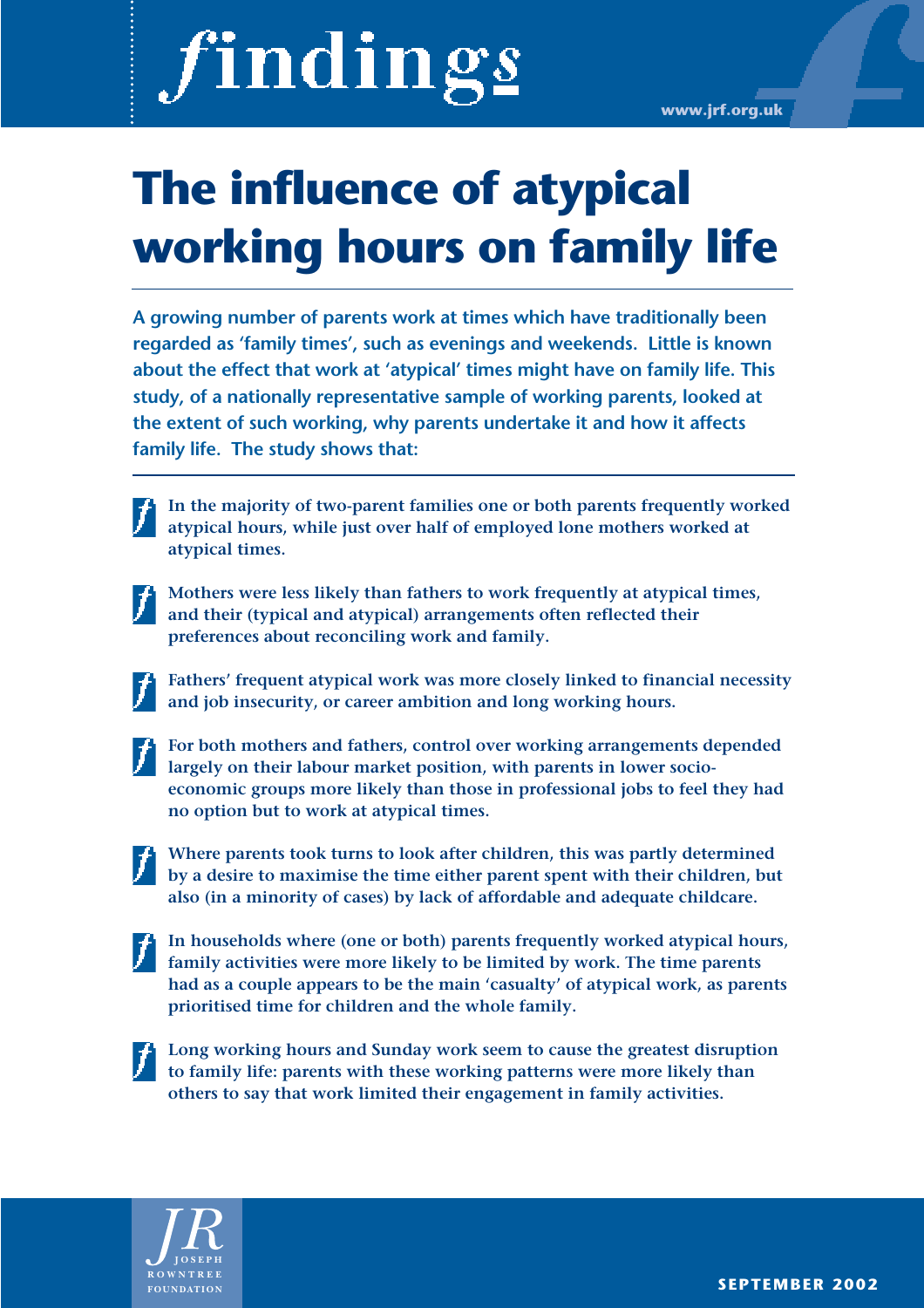# **Background**

While we know that work at atypical times is increasing, we know very little about its nature, how such arrangements come about and their effect on families. This study explored the impact of atypical work on family life. 'Atypical hours' were defined as work at the weekend, and on week days before 8.30am and after 5.30pm. Other important factors, such as the frequency, predictability, regularity and amount of such work, were also considered.

# **How widespread are atypical working hours among parents?**

The survey showed that work at atypical times is widespread among parents, and among fathers in particular:

- 21 per cent of mothers worked early mornings (between 6-8.30 am) several times a week; the corresponding figure for fathers was nearly double (41 per cent);
- late afternoon work (between 5.30-8.30pm) was slightly more common, with 25 per cent of mothers and 45 per cent of fathers working these hours several times a week;
- 14 per cent of mothers and 17 per cent fathers worked evenings/nights (after 8.30pm) several times a week;
- 38 per cent of mothers and 54 per cent of fathers worked at least one Saturday a month; Sunday working (once a month or more) was reported by a quarter of mothers and just under a third of fathers;



**Source:** *Happy families?*

• 18 per cent of mothers and 22 per cent of fathers worked every Saturday *and* Sunday at least once a month.

Nearly a third of fathers worked over the 48 hours limit specified by the Working Time Directive; very long hours were particularly widespread among fathers in professional and managerial jobs.

In most two-parent families one or both parents frequently worked atypical hours, while 54 per cent of employed lone mothers were in this category (see Figure 1).

# **Why do parents work at atypical times?**

Qualitative interviews showed that parents' control over their working arrangements depended largely on their labour market and bargaining position:

- Parents in professional jobs were more likely to report (typical or atypical) working arrangements which suited their career aspirations and family needs.
- Parents (and particularly fathers) in lower socioeconomic groups were more likely to feel that they had no option but to work at atypical times, as there was little or no scope for negotiating more flexible working arrangements in their workplace or finding a job with more suitable hours.

Access to different types of childcare and views about parenting also played a key role in shaping parents'

Figure 2: **Percentage of fathers providing**

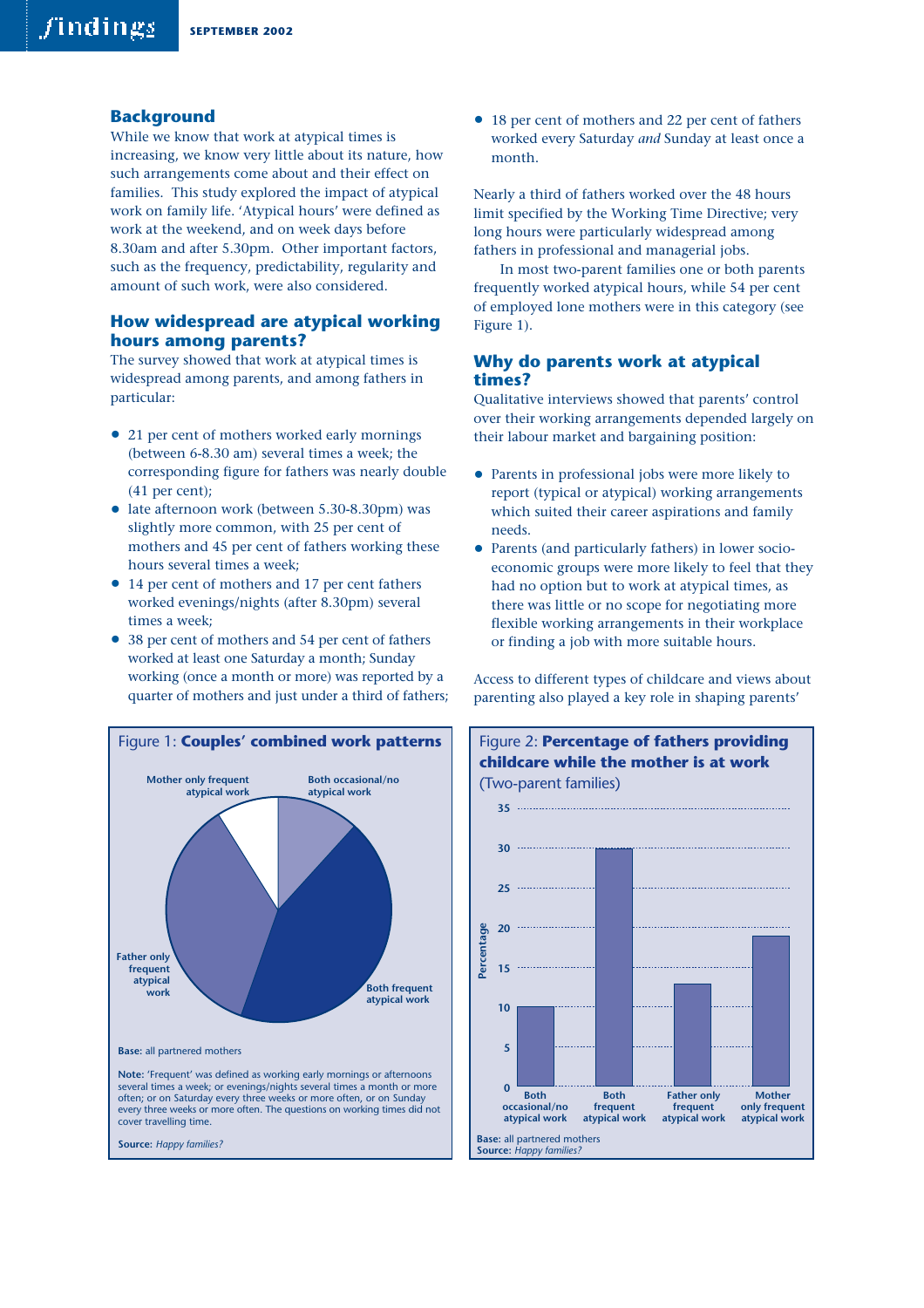employment circumstances in general, but also work at atypical times:

- Families where one or both parents frequently worked at atypical times were more likely than others to rely on informal childcare.
- In two-parent households where the mother frequently worked at atypical times, the father was considerably more likely than in other families to look after the children when the mother worked, and he was particularly likely to do so if he also frequently worked at atypical times (Figure 2).

# **How does work at atypical times affect family life?**

Where parents frequently worked atypical hours family activities were more likely to be limited by work. For example, in dual parent families:

- 32 per cent of mothers with frequent atypical hours said that every week their work limited the time they could spend reading, playing and helping their children with their homework, compared with 12 per cent of other employed mothers; the equivalent figures for fathers with frequent atypical hours and other employed fathers were 46 and 18 per cent respectively.
- 17 per cent of mothers with frequent atypical hours and five per cent of other employed mothers said family outings were limited by their work every week; the figures for fathers were very similar.
- Half of households where both parents frequently worked atypical hours all shared a family meal everyday or most days; the equivalent figure for families where both parents did occasional or no atypical hours was 75 per cent.

A similar picture was found among lone mothers, with those with frequent atypical hours being more likely than other employed lone mothers to say that work disrupted family activities.

A very clear link was found between the number of working hours and disruption to family activities, with longer hours being associated with more frequent disruption. Similarly, parents who worked on Sundays were more likely than others to say that their work limited their engagement in family activities.

The survey explored parents' satisfaction with the time they were able to spend with their children and as a couple:

• 24 per cent of partnered mothers with frequent atypical hours were dissatisfied with the time they were able to spend with their children, compared with 14 per cent of other partnered mothers; the

corresponding figures for lone mothers were slightly higher at 31 per cent (for frequent atypical workers) and 19 per cent (for other lone mothers).

- 33 per cent of respondents with a partner who frequently worked atypical hours said they were dissatisfied with the time their partner spent with the children, compared with 14 per cent whose partner did occasional or no atypical hours.
- 41 per cent of respondents who frequently worked atypical hours and whose partner also did so were dissatisfied with time spent as a couple; the equivalent figure was 17 per cent where both parents did occasional or no atypical hours.

The in-depth interviews suggest that the overall survey results might mask considerable variations between different families. For some, work at atypical times had some benefits; for example, it had enabled parents (including some fathers) to spend more time with their children and to have more time for themselves. It had reduced or even eliminated the need for non-parental childcare, and the practical difficulties and cost implications that can result from using this. Families for whom the benefits of atypical work outweighed the possible disadvantages included:

- parents who had considerable choice of and control over their (atypical) working arrangements;
- parents who did a limited number of atypical hours, which might be confined to times that were not seen as very atypical;
- when parents worked at weekends, this might be seen as beneficial if they could find alternative 'family days', this was usually possible if the children were not yet at school and both parents were able to take days off during the week;
- overall two-parent families seemed to be in a better position than lone parents to take advantage of the opportunities offered by work at atypical times.

In some families, however, atypical work meant that parents (and fathers in particular) were not able to be involved as much as they (and their partner) would have liked in their children's lives and in family activities. Groups more likely to express dissatisfaction with atypical work included:

- those with long working hours and a substantial amount of atypical work;
- parents who had very limited or no control and choice over their working arrangements;
- families where financial constraints and/or limited access to free/affordable childcare meant that 'shift parenting' arrangements tended to be seen as the only viable option;
- parents who worked frequently at the weekend.